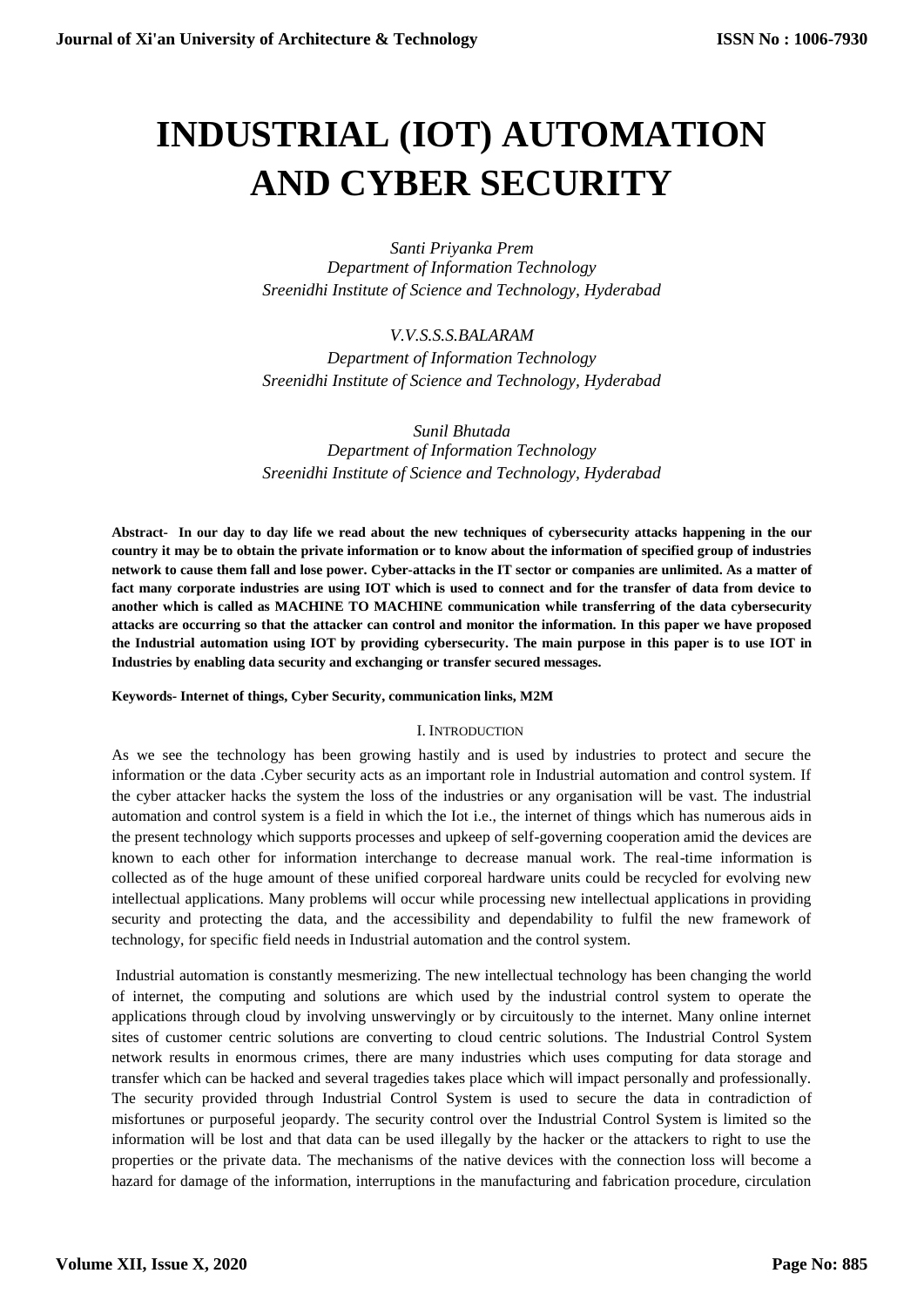fault and damagingly effect related units. In this project we are providing the encryption of the data and secure exchange of the data takes place from one gateway to another that from the sever to the client.

# II.Literature Review

In this part of the paper we discuss and examine the foremost reviews in the arena of industrial control system and the security provided for the industrial automation. Earlier computers were designed; to accomplish numerous tasks[2]. Every Industry in the world are using computers for automation purpose to reduce the work load which is manually done, the applications are controlled and monitored by the humans. The Industrial automation is done through the intellectual technologies in the past such as Bluetooth and radio frequency which are used to communicate and control the data only for short distance[6][10]. The situations which are faced through the industrial automation was monitored with the help of and cameras to reduce the workload for humans implementation of Internet of things in the industries to monitor and inform the liable authority to take the right measures it may take some time which will harm the properties and it's a time takin process[5][9]. Industrial automation then further updated to the IOT but there are many security issues that are faced by the industries[3]. The series of cyber security in Industrial Control System shows the security incidents during the communication through software are more likely susceptible for the exploitation of the data[7]. The main characteristics of this paper are to monitor and protect the transfer of the data or the information from one machine to another machine[8]. The data analytics and computing of Information Control Systems, the safety is quiet important concern<sup>[1]</sup>. To provide security it might cause great price to subordinate with the ruptures in the real-time. The complexity of new malware attacks in the Industrial control systems, with no attacks, due to which prevention and the detection of the cyber-attacks has become difficult<sup>[4]</sup>. In next section of the paper we will discuss about the challenges that are faced and how to provide the protection and transfer of the data.

# III Challenges in the Industrial Automation

Industrial automation extents in excess types of Industrial control systems. Industrial automation is done in many different domains for the execution of the information of the applications, (i) the creation of the product which is done in a step by step process i.e., stage by stage e.g., food production industries, pharma industries etc. (ii) the process of continuous production done without any disruption e.g. Glass industries, paper industries etc. (iii)different types of production happening in different sectors i.e., every single product is manufactured in different units e.g., automobile industries etc.

The main purpose of the industrial automation:

- 1) It is to reduce the work load of the man power by episodic or physical inspection.
- 2) To increase in the production in short span of time.
- 3) Due to which there won't be more energy or the power used cost of the productivity decreases.
- 4) The quality of the product which the manual manufacturing may not be good to automation will be helpful in the improvement of production
- 5) Increase the Suppleness
- 6) It will be easily operated and it also increases the safety for the user.

Industrial sensors and applications have over all endured secure in arrears to their relative isolation from enterprise IT, this is no more the case. Cybersecurity investors comprehend the conservative IT security performs of network segmentation, firewalls and Security Information and Event Managers (SIEMs) must be accompanied with technologies that bring real-time visibility and threat analysis to OT segments.

Three core capabilities that every operations manager and cybersecurity investor necessities to consider when emerging an IT/OT cybersecurity approach. These capabilities comprise Real-time Perceptibility, Detection and Remediation of the Threats.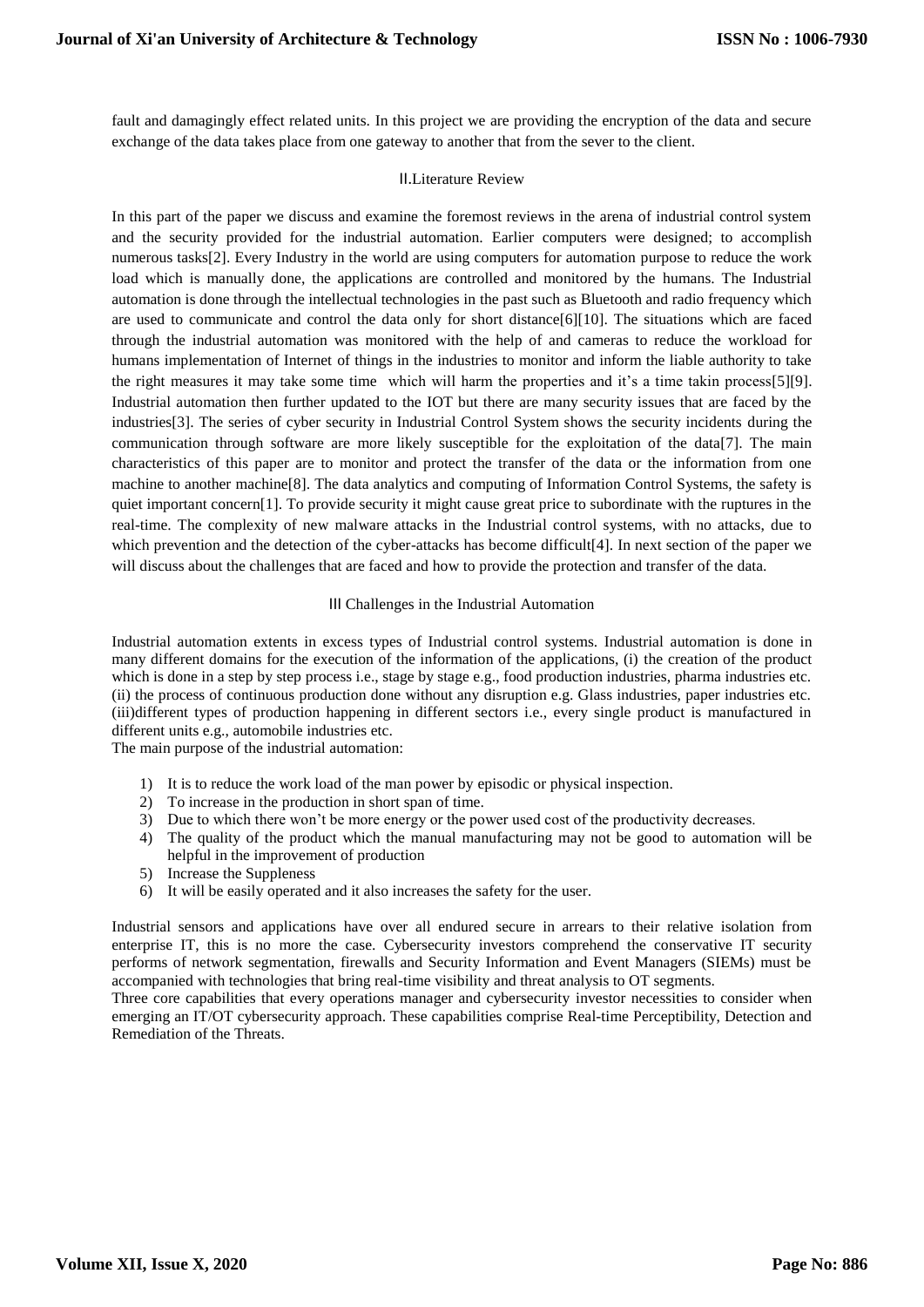# IV.Project design setup and execution

Securing the data:

In the field of Internet of Things (IoT) Millions of devices will be connected to internet through high capability gateways which have the capability of Machine-to-Machine (M2M) communication with these legacy devices. However, for the communication between these distinct devices and the gateway a protocol is necessary. As the scale of deployment increases the data transferred by the legacy devices can be used in critical application. These devices may be primitive and would not be having any security capabilities of their own to protect their data from theft while it's i.e. being transmitted. Hence there is need to give capability to the gateway device to secure the data during transmission.

So, proposal is implement proof of the concepts in creating Trusted known environment between two devices or two IoT gateways by following means

- a. Secure Channel
- b. Data Security
- c. Data Integrity

First the security must be established by using from Gateway1 to Gateway2 by using the algorithm by securing and establishing the channel.

For Example, if gateway1 needs to direct delicate information to gateway2, and needs to be certain that only gateway2 may be capable to recite it, gateway1 will encode the information with gateway2's Public Key.

Only gateway2 has right to use to the matching Private Key and as a consequence the individual with the ability of decoding the encoded information to its actual form.As only gateway2 has right to use to the Private Key, it is conceivable that only gateway2 can decode the encoded information. Even if unauthorised advances the right to use to the encoded information, it will endure trustworthy as they would not have the right to use to gateway2's Private Key.



Note:- If either one sides' security status is 'disabled', skip step 4-6.

Bootstrapping with the multiple keys is done to create a trustworthy environment to transfer the data from one gateway to another gateway. Enabling to secure the communication channel for data integrity by using data encryption and decryption. Then by securing the authentication to identify the right to use management to provide the security and protecting of the data.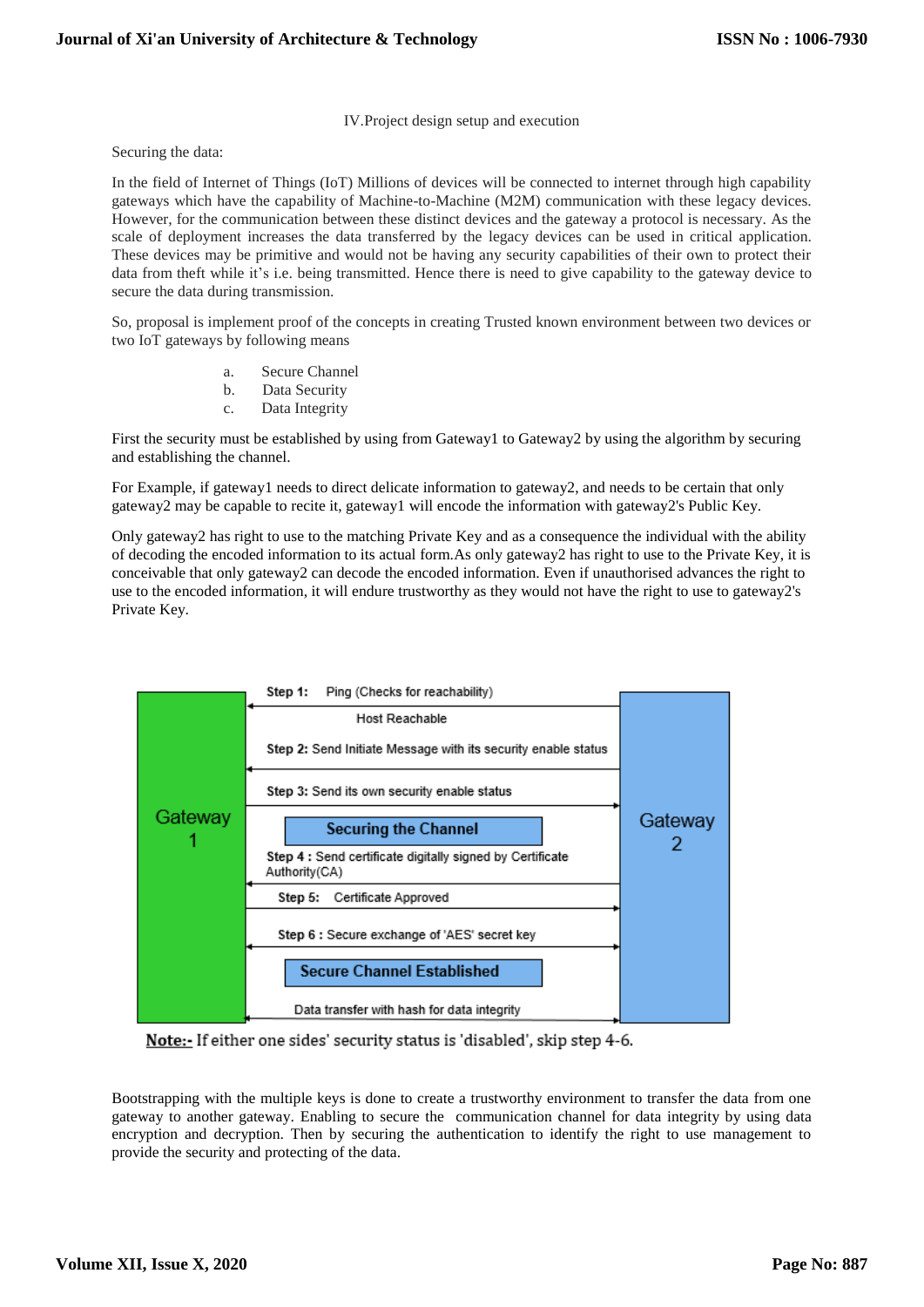Securing the data by using RSA and AES algorithms by the digital signature. Digital Signature is a procedure that gives assurances that the matters of a communication have not been transformed during the transportation. A digital signature provides the client a motive to trust that the communication was produced and directed by the requested server. As it provides digital signature, the server cannot reject obligating the directed communication. The Digital signature guarantees that the communication was not transformed during the transportation.



Sensitive data transfer using digital signature

Build Automation:

First step for building the automation is to create the ANT based build environment to compile the program and create the field deployable software components.

Then configuring the network such as the IP Address without rebuilding the application by the port numbers.



The logging mechanism system activities must be enabled which can be audited to find the state of the system and it also helps in debugging the issues which are found during the development or during the run-time environment.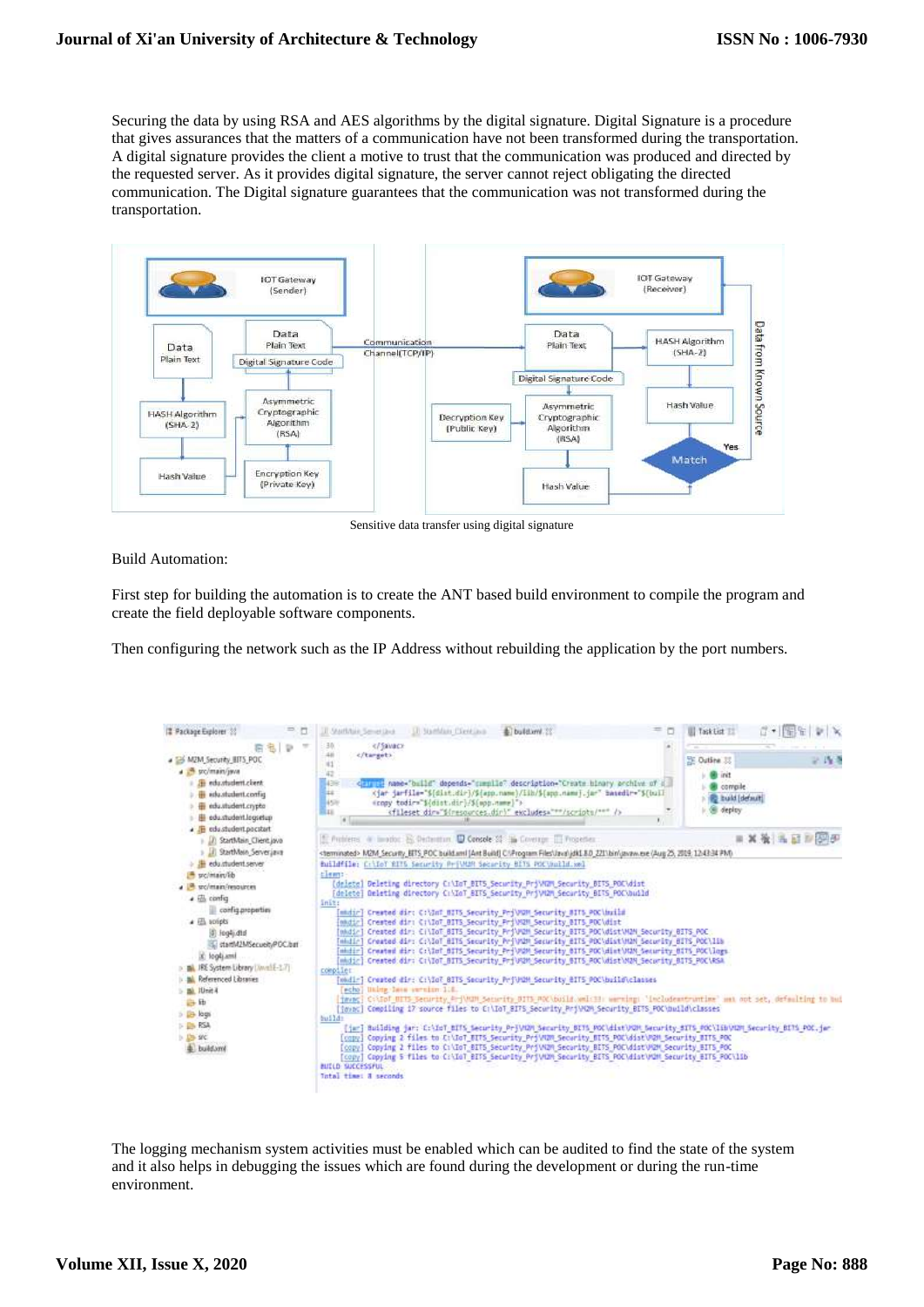After the run-time that data security will be enabled and the transfer of the messages will be done securely. It has the capability to run the same application both in windows and Linux platforms.





Iot security Server and the client Instance

#### V.Result

Now the establishment of the secure channel is done from the server to the client communication. In which with the help of the port numbers the data will be secured in which the key exchange happens from server to client which will be the encrypted information.

```
StartMain_Server [Java Application] C:\Program Files\Java\jdk1.8.0_221\bin\javaw.exe (Aug.25, 2019, 12:44:39 PM)
2019-08-25 12:44:45,866 INFO edu.student.pocstart.StartMain Server.main:41 - ********** M2M SECURITY POC - SERVER REBOOTED ***********
2019-08-25 12:44:46,013 INFO edu.student.pocstart.StartMain Server.main:52 - Reading Config File
2019-08-25 12:44:46,205 DEBUG edu.student.config.ConfigManager.loadProperties:55 - Loaded common properties list:{Secure.Server.Port=6666, Secure.Server.IPAdress=127.0.0.1
2019-08-25 12:44:46,223 DEBUG edu.student.config.ConfigManager.loadProperties:66 - Secure.Server.IPAdress:127.0.0.1
2019-08-25 12:44:46,225 DEBUG edu.student.config.ConfigManager.loadProperties:79 - Secure.Client.Port:6666
2019-08-25 12:44:46,225 DEBUG edu.student.config.ConfigManager.loadProperties:92 - Secure.Client.IPAdress:127.0.0.1
2019-08-25 12:44:46,226 DEBUG edu.student.config.ConfigManager.loadProperties:105 - Secure.Client.Port:6666
2019-08-25 12:44:46,226 INFO edu.student.pocstart.StartMain_Server.main:54 - Load Properities.....
2019-08-25 12:44:46,227 ERROR edu.student.pocstart.StartMain_Server.main:57 - LOG ERROR test
2019-08-25 12:44:46,227 HARN edu.student.pocstart.StartMain Server.main:58 - LOG HARN test
2019-08-25 12:44:46,228 INFO edu.student.pocstart.StartMain_Server.main:59 - LOG INFO test
2019-08-25 12:44:46,229 DEBUG edu.student.pocstart.StartMain Server.main:60 - LOG DEBUG test
2019-08-25 12:44:51,882 INFO edu.student.server.Server.initServer:149 - Server started successfully. Running on port: 6666
Established new client connection
Client IP: /127.0.0.1
Socket Number: 49477
2019-08-25 12:46:57,522 INFO edu.student.server.Server.addUserOnline:197 - clientSocket :Socket[addr=/127.0.0.1,port=49477,localport=6666]
2019-08-25 12:46:57,522 INFO edu.student.server.Server.addUserOnline:198 - CLIENT# 2
2019-08-25 12:46:57,523 INFO edu.student.server.Server.addUserOnline:199 - sessionKey : javax.crypto.spec.SecretKeySpec@17da1
2019-08-25 12:46:57,523 INFO edu.student.server.Server.addUserOnline:200 - publicKey : [B@2cb4c3ab
CLIENT#2:PUBLICKEYCLIENT:30819f300d06092a864886f70d010101050003818d0030818902818100bdBec1fcb84ba9562e9233a403bea4354c33487f1e2a3176ffd4c8d44180057d65223f9b5f3f5926589efc81
Server: ENCRYPTEDSESSIONKEY:bc1ada20c035bdce5250adfaf15cc55860011fef59bcf88ebb1169e4da15d479d72e88fdf2e5c8820a12427cbb656e5c6eb8f3bf1930802ef982f72dd7ca15239ba7521bdac8ece
CLIENT#2:SIGNATURE:9ee15f1bf19ed4734ac1e8bf91633ff46266c40627b5f32a8452036d9cac131ba9ca4126e2ba101193e566b5287d1bada152e383b68c8a82e126e9d2a9e132c4d6f7ee9bd4388d020095b0561
Server: SUCCESS
```
Communication establishment between client and server

Above is the screen shot of Log Message screen depicts the communication established between client and Server and security keys has been exchanged successfully.The transfer of the message from the server to client gateway and the data that is being transferred from the client to server or from server to the client has been encrypted.